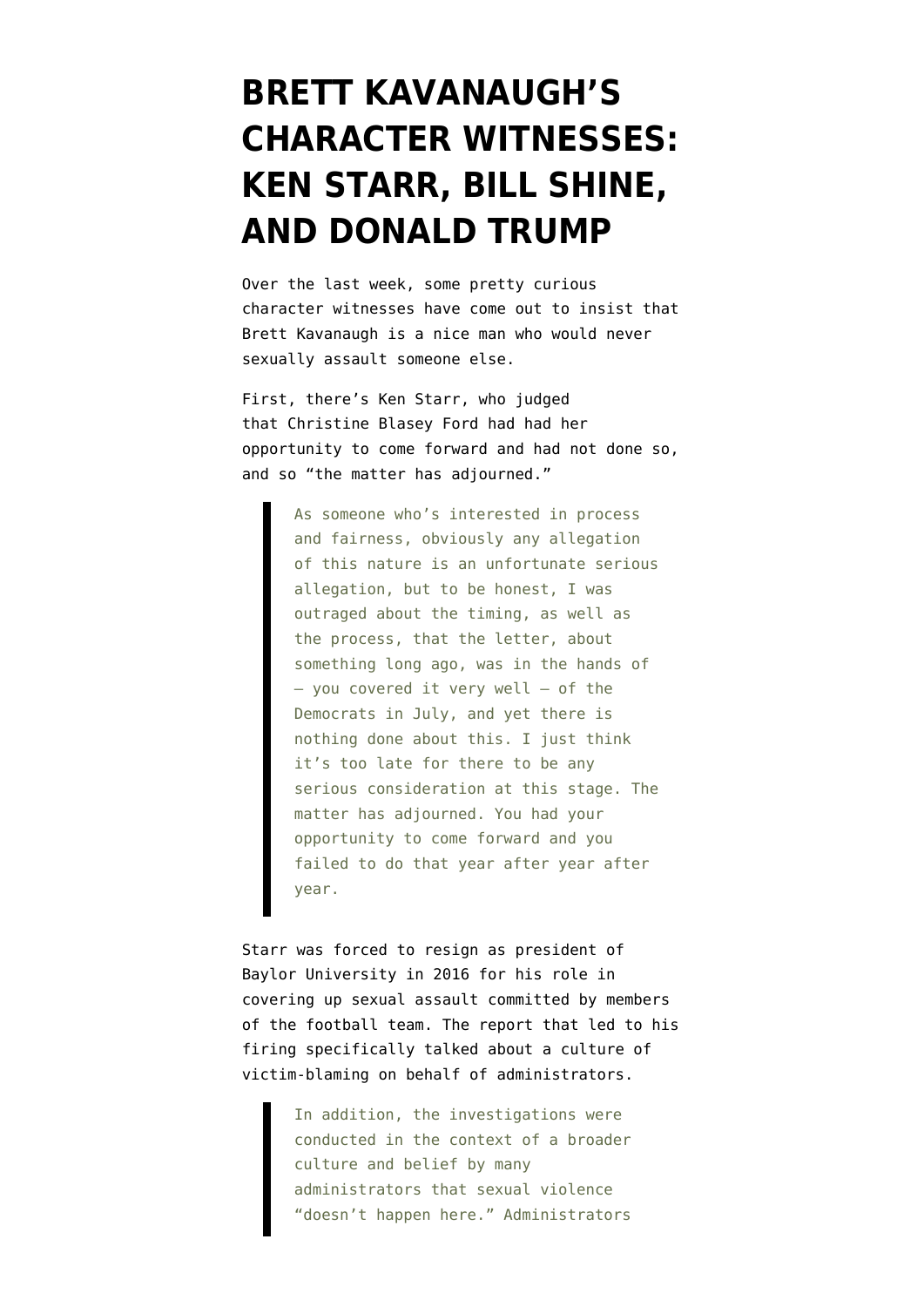engaged in conduct that could be perceived as victim-blaming, focusing on the complainant's choices and actions, rather than robustly investigating the allegations, including the actions of the respondent.

## Then, yesterday, Bill Shine said that the White House [stands by](https://twitter.com/jeffzeleny/status/1042882612879126528) Kavanaugh 100%.

"We stand behind Judge Kavanaugh 100 percent," Bill Shine, deputy WH chief of staff for communications, told us a few minutes ago in the Rose Garden. He did not say whether Kavanaugh should testify alone on Monday.

Shine was [forced to resign](https://www.vox.com/2018/7/5/17538132/bill-shine-fox-donald-trump-communications-sexual-harassment) from Fox News in 2017 after he was accused of attacking the victims of Roger Ailes' sexual harassment.

> In a case settled in December (the dollar figure is under wraps), Shine was [accused of retaliating](https://www.hollywoodreporter.com/thr-esq/fox-news-settles-julie-roginsky-lawsuit-1069608) against a woman who declined to have a sexual relationship with Ailes. In another lawsuit, a woman who complained to Shine about Ailes' behavior said he told her that he was ["a very powerful man"](https://lawandcrime.com/opinion/for-fox-news-co-president-bill-shine-was-also-a-potential-legal-problem-2/) and that she "needed to let this one go." A third woman, who said she was psychologically tortured by Ailes for 20 years, was, at one point sent to live in a hotel for six weeks where senior leaders at Fox could "monitor" her. She claims that [Shine reviewed all of her](http://nymag.com/daily/intelligencer/2016/07/fmr-fox-booker-harassed-by-ailes-for-20-years.html) [emails,](http://nymag.com/daily/intelligencer/2016/07/fmr-fox-booker-harassed-by-ailes-for-20-years.html) which he denies.

Finally, this morning, Donald Trump [joined in](https://twitter.com/realDonaldTrump/status/1043121858797686785), both defending Kavanaugh's honesty and (echoing Starr's line) suggesting that because Ford didn't file a police report, the attack must not have happened.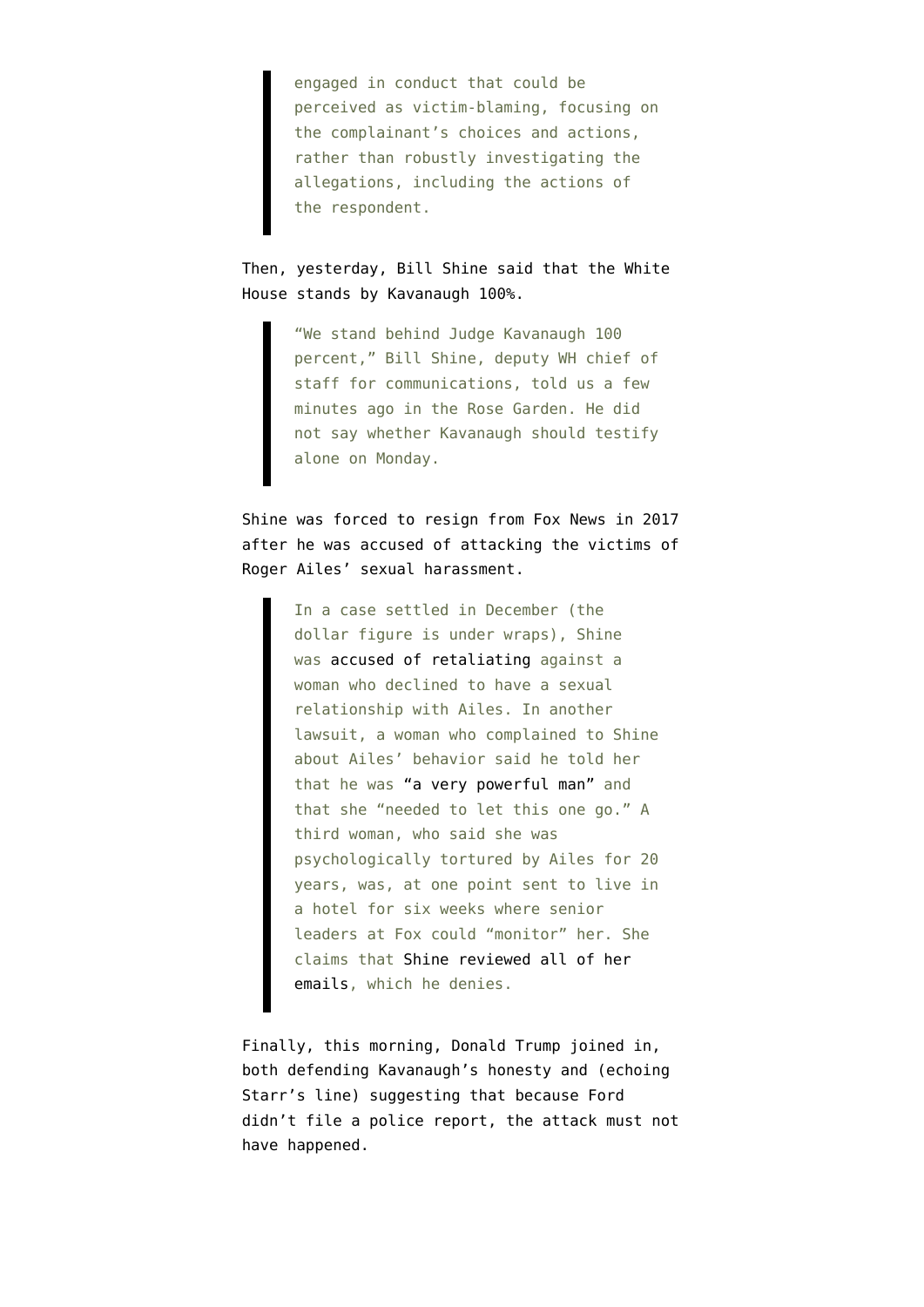

## realDonaldTrump

I have no doubt that, if the attack on Dr. Ford was as bad as she says, charges would have been immediately filed with local Law Enforcement Authorities by either her or her loving parents. I ask that she bring those filings forward so that we can learn date, time, and place!



realDonaldTrump

08:56

Judge Brett Kavanaugh is a fine man, with an impeccable reputation, who is under assault by radical left wing politicians who don't want to know the answers, they just want to destroy and delay. Facts don't matter. I go through this with them every single day in D.C.

This defense of an alleged abuser mirrors the ones Trump made for Rob Porter, in which he complained that mere allegations shattered his life before hailing the good job he did at the White House.





Peoples lives are being shattered and destroyed by a mere allegation. Some are true and some are false. Some are old and some are new. There is no recovery for someone falsely accused - life and career are gone. Is there no such thing any longer as Due Process?

3:33 PM - 10 Feb 2018

We found out about it recently, and I was surprised by it, but we certainly wish him well, and it's a tough time for him. He did a very good job when he was in the White House, and we hope he has a wonderful career, and he will have a great career ahead of him. But it was very sad when we heard about it, and certainly he's also very sad now. He also, as you probably know, says he's innocent, and I think you have to remember that. He said very strongly yesterday that he's innocent, so you have to talk to him about that, but we

09:14